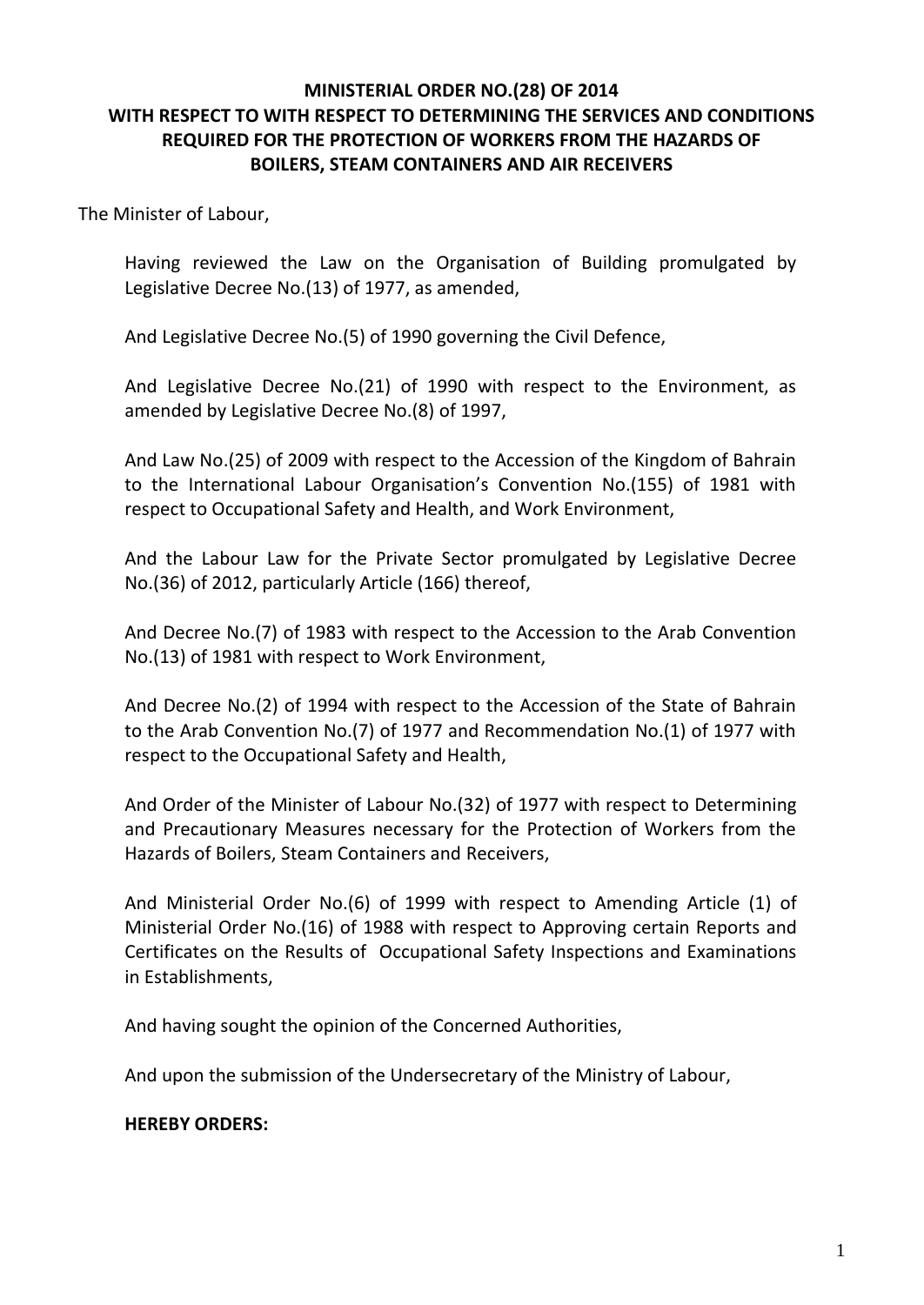### **Article 1**

In the application of the provisions of this Order, the terms and expressions shall have the meanings assigned against each unless the context otherwise requires:

**ESTABLISHMENT:** Every site or place in which is carried on any work whether industrial, occupational, agricultural, services or any other.

**WORK PLACE**: A place prepared by an employer for a worker to carry on his job therein and also within the following work places:

- Any part of an establishment where workers are present therein.
- Any room, lane, hall, chamber, staircase, road or any other place within the establishment and used by workers to enter and exit the work place.

**STEAM BOILER:** Any closed vessel in which for any purpose steam is generated under pressure greater than the atmospheric pressure and includes any economizer used to heat water being fed to such vessel and super heater used for heating steam.

**SAFE WORKING PRESSURE**: In the case of a new steam boiler, steam or air receiver means that specified by the maker, otherwise that specified in the last examination.

**STEAM RECEIVER**: means any vessel or apparatus (other than a steam boiler, steam, steam pipe or coil or a part of a prime mover) used for containing steam under pressure greater than atmospheric pressure.

**STEAM CONTAINER:** any vessel (other than a steam pipe or coil) constructed with a permanent outlet into the atmosphere or into a space where the pressure does not exceed atmospheric pressure and though which steam is passed at approximately atmospheric pressure for the purpose of heating, boiling, drying, evaporating or other similar purpose.

# **AIR RECEIVER**:

- a) Any vessel (other than a pipe or coil or an accessory, fitting or part of a compressor) for containing compressed air and connected with an air compressing plant.
- b) Any fixed vessel for containing compressed air or compressed exhaust gases and used for the purpose of starting an internal combustion engine.
- c) And fixed or portable vessel (not being part of a spraying pistol) used for the spraying by means of compressed air of any paint, lacquer, varnish or similar material.
- d) Any vessel in which oil is stored and from which it is forced by compressed air.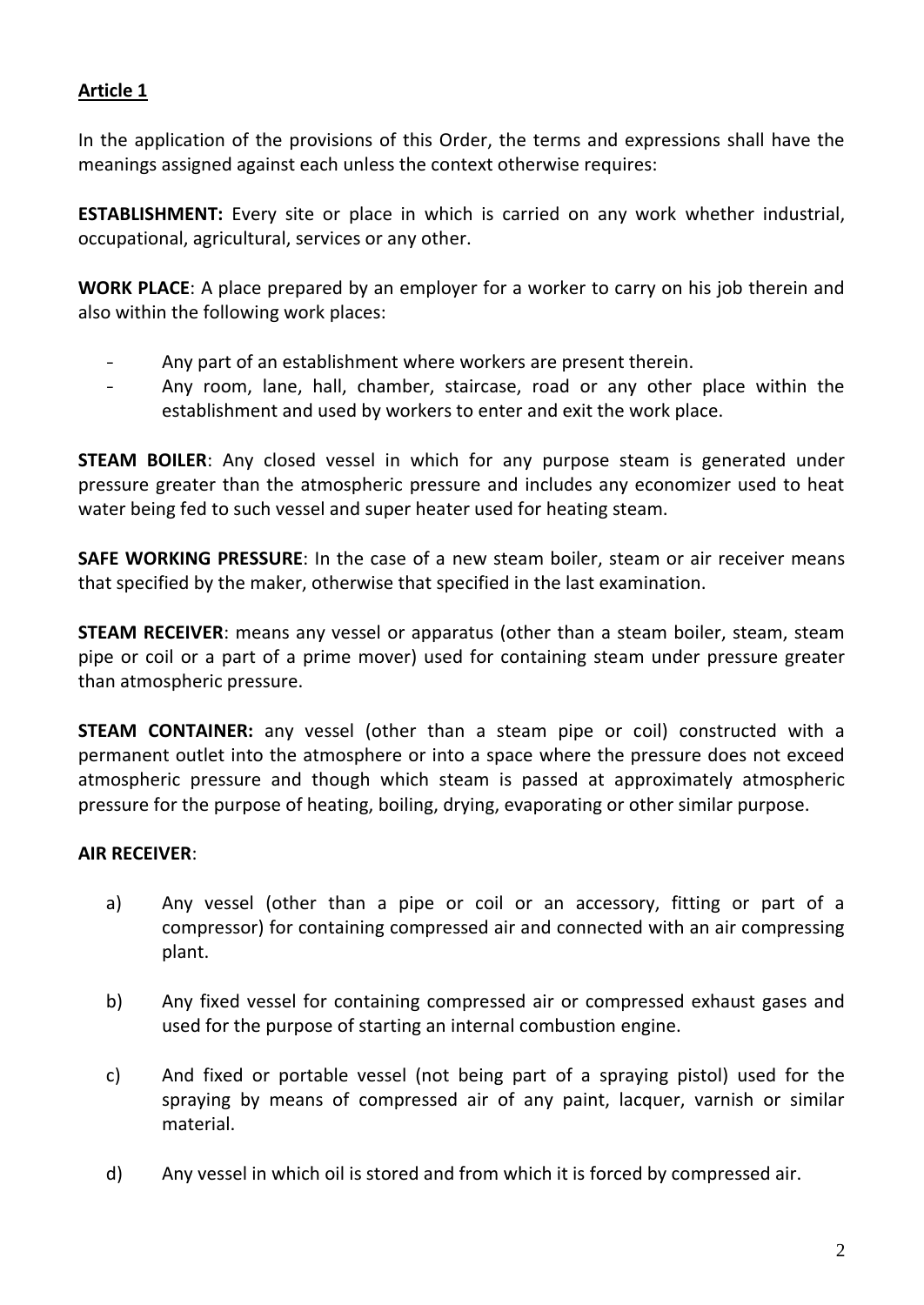**COMPETENT PERSON**: a person who is properly trained and has sufficient experience for the work.

# **Article 2**

The provisions of this Order shall be applicable to all establishments and work places that are subject to the provisions of the Labour Law for the Private Sector promulgated by Law No.(36) of 2012.

# **Article 3**

An employer shall adopt the necessary precautionary measures towards the protection of workers employed by him, available in the establishment or work place from the hazards of boilers, steam containers and air receivers and provide them with precautions to prevent them from their hazards in addition to rescue measures as indicated in this Order.

An employer shall not incur any expenses or deduct from their wages any amounts in return of providing such protection.

# **Article 4**

An employer shall carry out evaluation process at the establishment's work place for the hazards of boilers, steam containers and air receivers and shall adopt all necessary precautions and measures to limit their hazards to their lowest levels.

#### **Article 5**

A worker shall not be permitted to commit any act or negligence intended to prevent the implementation of instructions, misuse or inflict damages upon the means drawn to protect the health and safety of workers at the establishment or work place he is working.

An employer shall use the protective means, maintain whatever in his custody and implement the instructions drawn to maintain his safety and protection from the hazards of boilers, steam containers and air receivers, and shall not commit any act that may result in a fire outbreak.

# **Article 6**

Every steam boiler, steam receive and every part thereof including all fittings, steam containers and air receivers shall be of sound construction, sound material, adequate strength and free from patent defect and shall be properly maintained.

# **Article 7**

An employer shall provide and maintain sufficient and suitable means at all work places provided he shall observe the following:

1. All plant and equipment subject to this Order shall be when new provided with a certificate from the maker stating the safe working pressure and the test to which it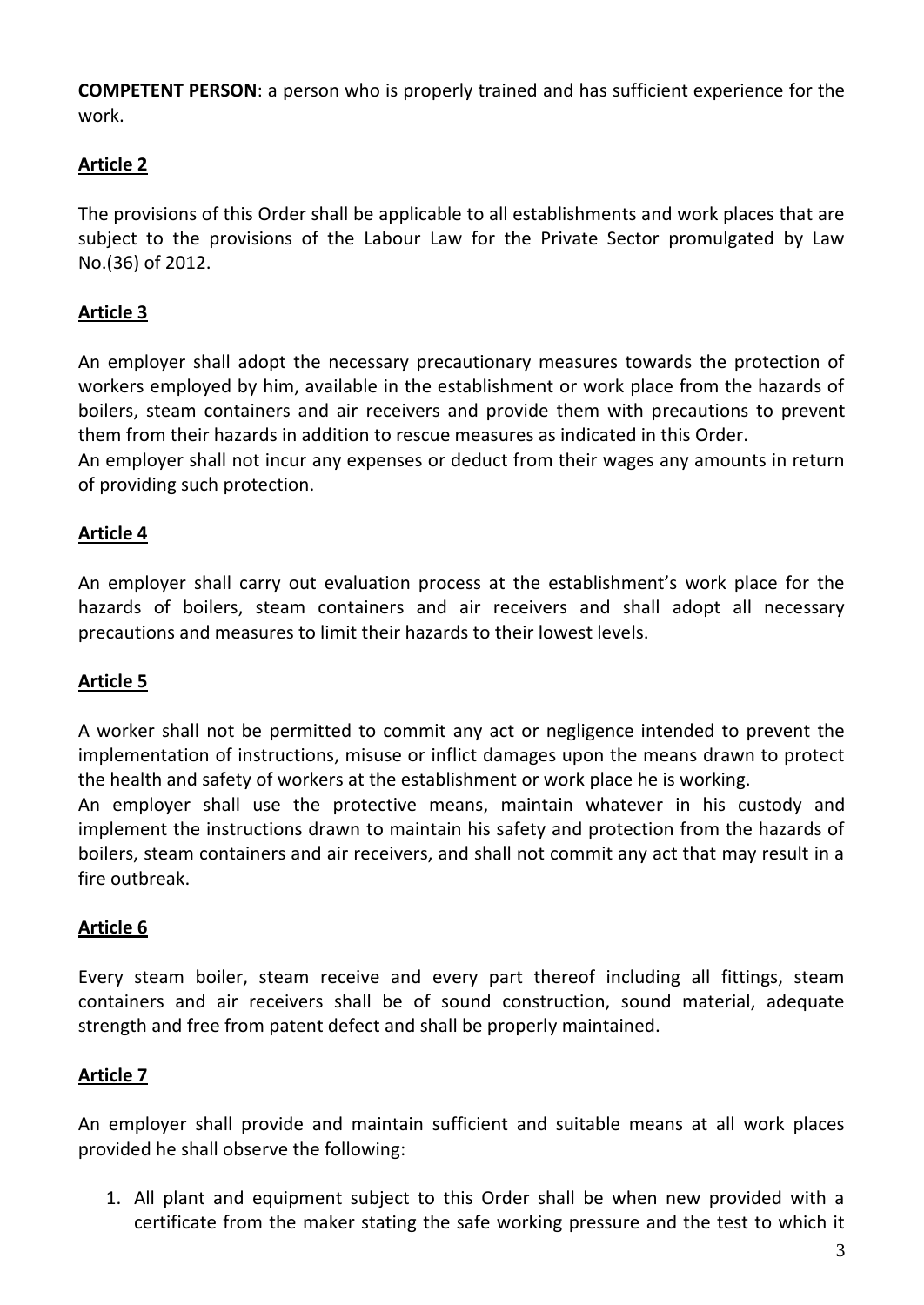has been subjected. Thereafter regular and thorough examinations shall be carried out as follows:

- a) Steam boilers every twelve months.
- b) Steam receivers and air receivers every twenty four months.
- 2. The examination referred thereto in the preceding paragraph shall be carried out by a competent authority approved by the Ministry of Labour by a qualified and authorised person. In every case where safe working pressure has to be reduced or the plant cannot be safely used until repairs have been carried out, a copy of the inspection report shall be sent to the head of the Occupational Safety and Health within 24 days from the date of conducting such inspection.

# **Article 8**

No plant to which this Order applies shall be used unless it is fitted with or has attached to it or marked on it, the following:

### **First: Steam Boilers**

- 1. A suitable safety valve, separate from any stop-valve, which shall be so adjusted as to prevent the boiler being worked at a pressure greater than the safe working pressure and shall be fixed directly to, or as close as practical to, the boiler.
- 2. A suitable stop-valve connecting the boiler to the steam pipe.
- 3. A correct steam pressure gauge connected to the steam space and easily visible by the boiler attendant, which shall indicate the pressure of steam in the boiler in kilograms per square centimetre, and have marked on it in distinctive colour the maximum permissible working pressure.
- 4. At least one water gauge of transparent material or other type approved by the Director of Labour, Ministry of Labour to show the water level in the boiler, together, if the gauges is of the glass tubular type and the working pressure of the boiler normally exceeds three kilograms per square centimetre, with an efficient guard provided so as not to obstruct the reading of the gauge.
- 5. Where the boiler is one or two boilers, a plate bearing a distinctive number which shall be easily visible.
- 6. A means for attaching a test pressure gauge.
- 7. Unless externally fired, a suitable fusible plug or an efficient low water alarm device.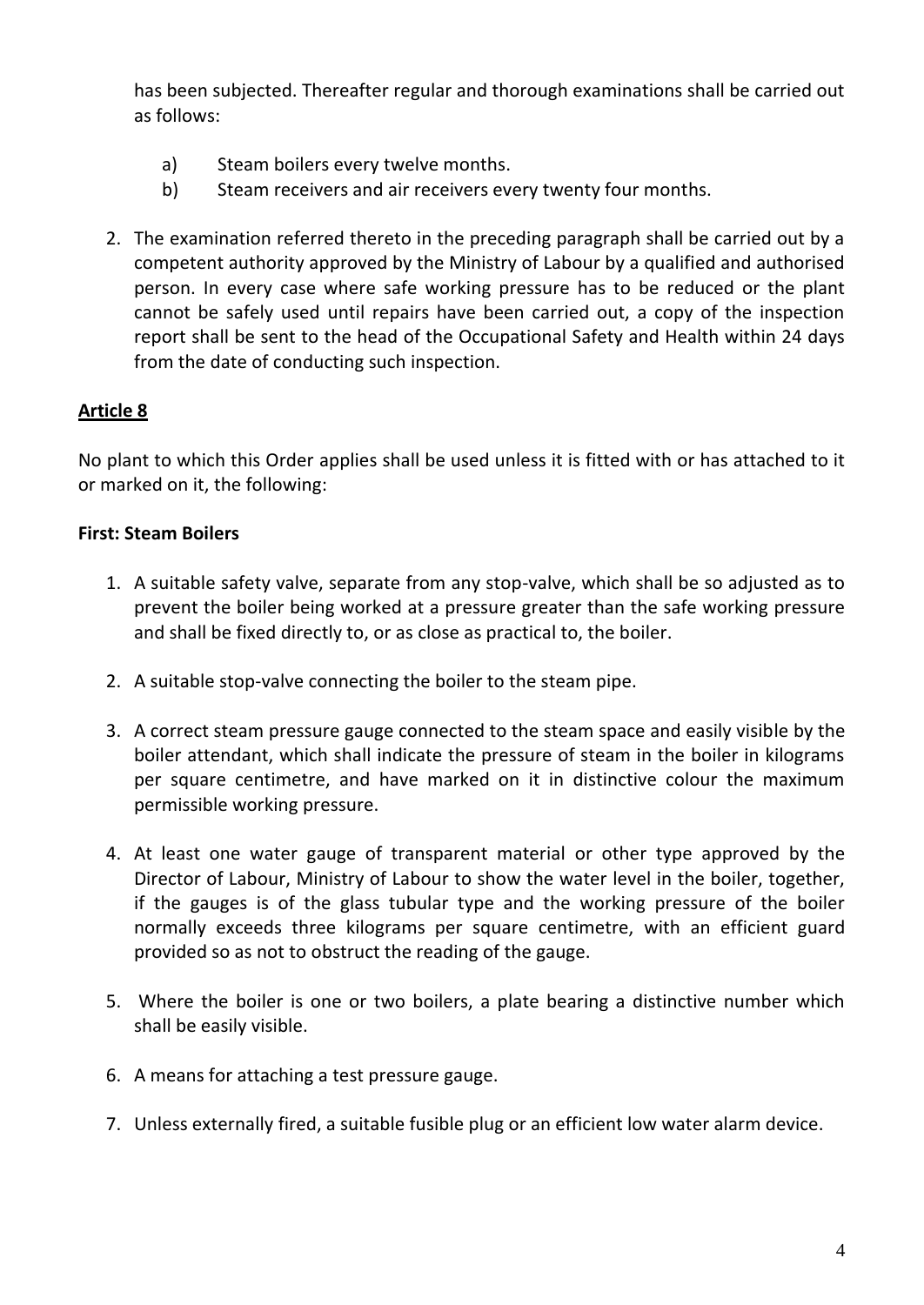#### **Second: Steam Receivers:**

(Unless so constructed as to withstand safe working pressure of the boiler or the maximum pressure which can be obtained in the pipe connecting the receiver to any source of supply).

- 1. A suitable reducing valve or other suitable automatic appliance to prevent the safe working pressure being exceeded.
- 2. A suitable safety valve so adjusted as to permit the steam to escape as soon as the safe working pressure is exceeded, or a suitable appliance for cutting off automatically the supply of steam as soon as the safe working pressure is exceeded.
- 3. A correct steam pressure gauge, which must indicate the pressure of steam in the receiver in kilograms per square centimetre.
- 4. A suitable stop-valve.
- 5. Except where only one steam receiver is in use, a plate bearing a distinctive number which shall be easily visible.

#### **Third: Air-Receivers**

- 1. A suitable reducing valve to prevent the safe working load being exceeded (unless so constructed as to withstand the maximum pressure obtainable from the compressor).
- 2. A suitable safety valve so adjusted as to permit the escape of air as soon as the safe working pressure is exceeded.
- 3. A correct pressure gauge indicating the pressure in the receiving in kilograms per square centimetre.
- 4. A suitable appliance for draining.
- 5. A suitable manhole, a handhole or other means to allow the interior to be thoroughly cleaned.
- 6. Where more than one air-receiver is in use on premises, with a distinguishing mark which shall be easily visible.
- 7. The safe working pressure so marked as to be plainly visible.

# **Article 9**

No person shall enter or be in any steam boiler which is one of a range of two or more steam boilers unless:

- a) All inlets through which steam, water or fuel might otherwise enter the boiler from any other part of the range are disconnected from the part.
- b) All valves or taps controlling the entry of steam, water or fuel are closed and securely locked.

Where the boiler has a blow-off pipe in common with one or more other boilers or delivering into a common blow-off vessel or sum, such like shall be disconnected.